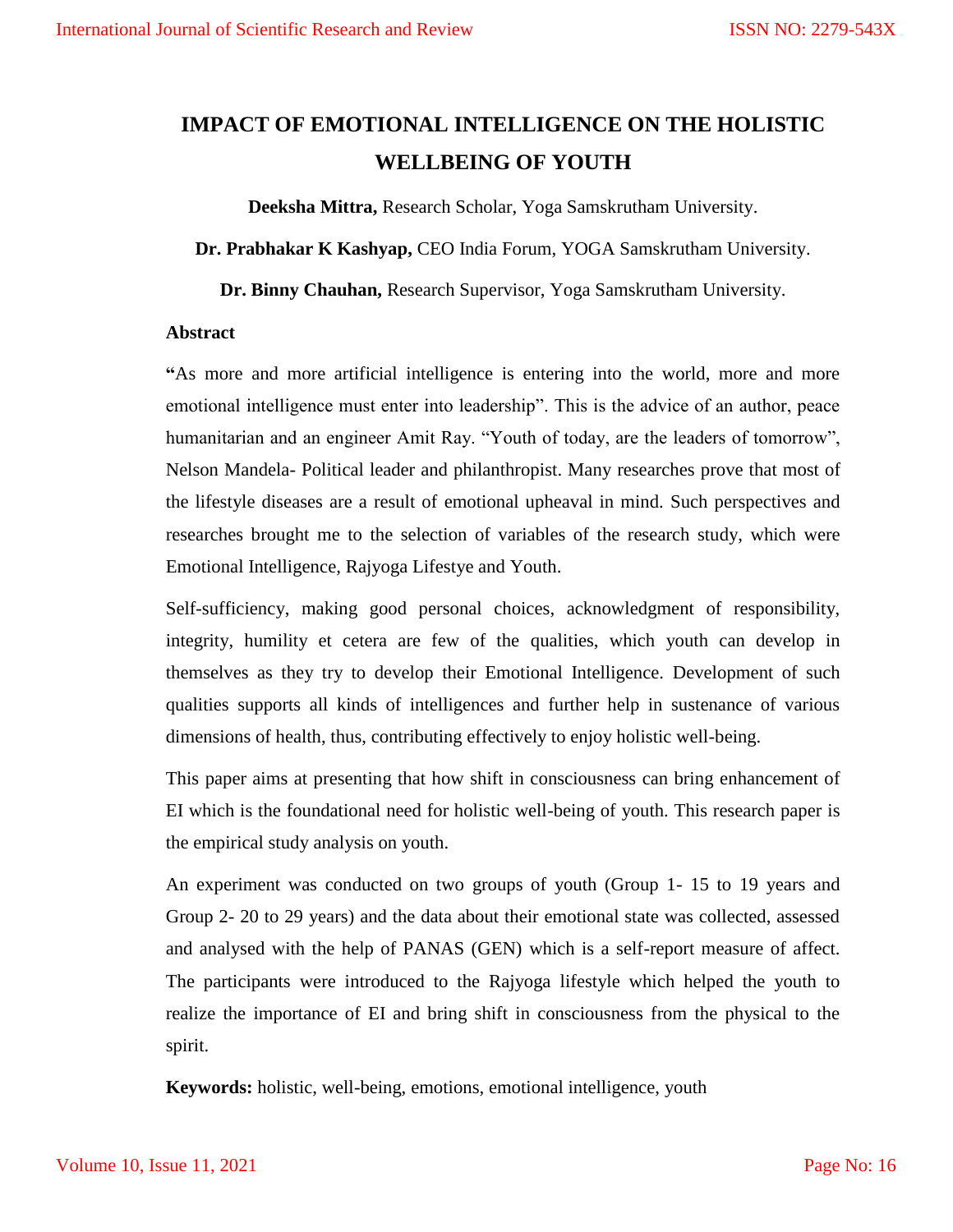#### **1. Introduction**

#### **1.1 Emotions**

American Psychological Association defines emotions as "complex reaction pattern, involving experiential, behavioural and physiological elements." The term emotion often coincides with the term feelings; however, on a close observation and understanding, the two terms are very different in their meanings. While emotions ascertain a person"s response to a situation or matter significant to them, feelings, on the other hand are a result of an emotion experienced by a person. An emotional experience can be further broken down into three crucial components- a subjective experience, a behavioural response and a physiological response. Emotions, therefore, affect various aspects of one"s life. Moreover, our ability to understand another person"s demeanour helps in the development of our emotional intelligence which will be further discussed at length in this journal.

#### **Importance of Emotions**

Research on balanced state of emotions has helped in understanding the significance of emotions and their impact majorly on our youth, because it is in this age bracket when people are overwhelmed with a lot of social factors that further govern their emotional behaviours and emotional health.

Key to emotional well-being is hidden in the responses to our experiences. By adopting an appropriate response one can ease any feeling. Right approach to life is needed to enjoy true well-being and its foundation is in the right way of thinking as thoughts eventually create our emotions.

In order to maintain one"s emotional health and holistic well-being it is essential to practice a lifestyle which accepts and supports the significance of emotions. Rajyoga lifestyle is one such lifestyle which helps the practioner develop certain habits for emotional well being. Few of which are suggested by modern psychology also. These habits are:

**Listen** to the talk which happens in your mind. Always pay attention to your thoughts and feelings. Rajyoga suggests the practice of soul consciousness i.e. to be in realisation that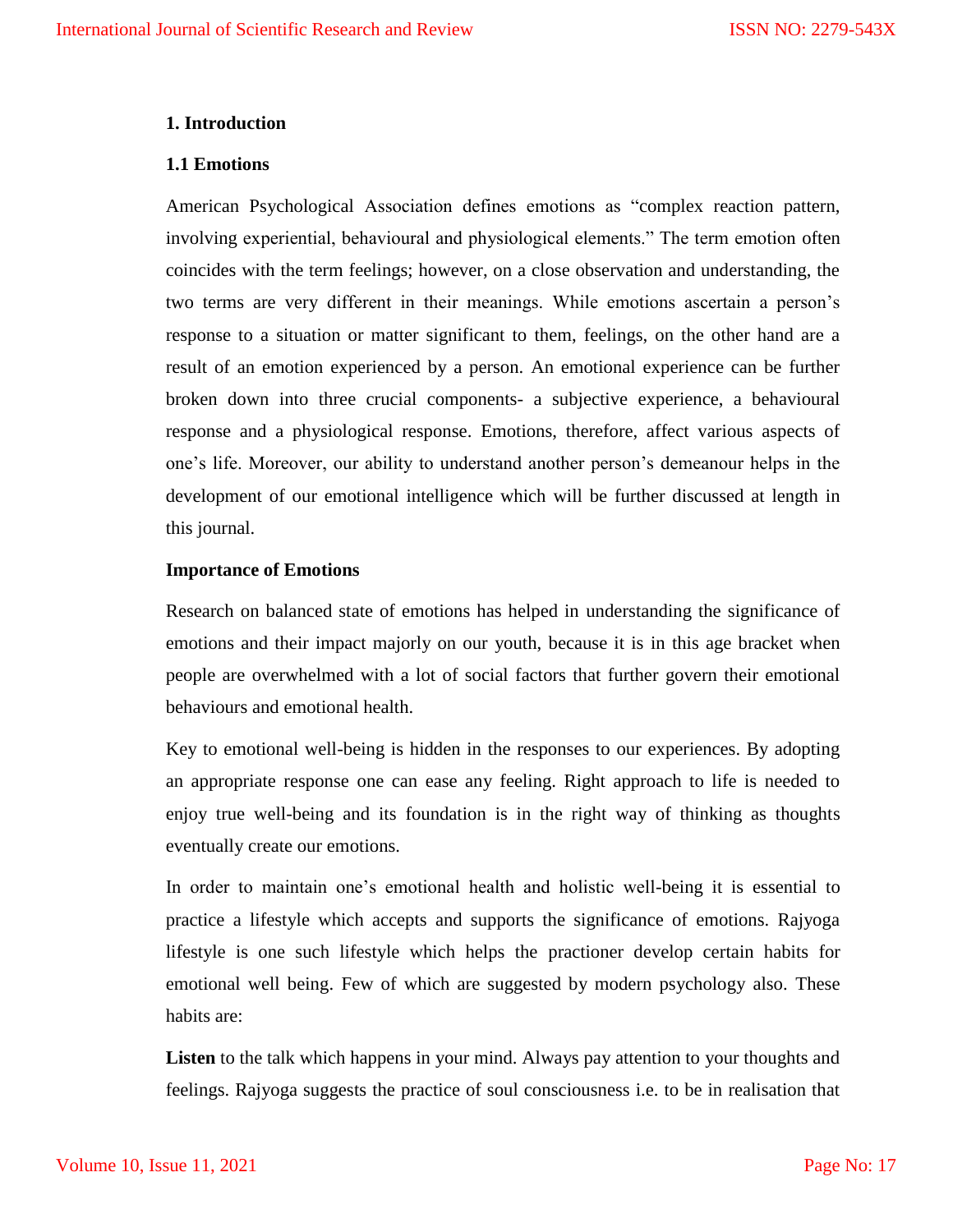we are conscient point of light. Thinking is function of mind which is the faculty of soul. Like we need calcium for healthy bones, Rajyoga insists that right thinking is a must for a balanced state of mind which is a must for holistic well being of a person. Rajyoga knowledge and meditation enables one to form a good relationship with oneself.

**Never hesitate to seek help** if you are unable to manage your emotions yourself. Rajyoga knowledge helps a person to develop emotional maturity and also empowers them to develop judgement power to know when one needs help from outside.

**Develop an optimistic attitude**. Rajyoga knowledge gives deep insights about the laws of metaphysical world. Metaphysical world, though invisible, governs every aspect of our existence thus its mandatory to know about it. Its knowledge helps to develop right attitude and with right attitude, one is able to see the brighter side and recognize opportunities.

**Help yourself.** When one knows their true nature, qualities and powers, it is easier for one to help oneself. One knows which aspect of its personality, one needs to work on while being at ease.

# **1.1.1 Emotional Intelligence**

The term Emotional Intelligence was first coined by researchers Peter Salovey and John D. Mayer. Emotional Intelligence is defined as the ability to perceive, control and evaluate emotions. Later on, they further expanded the definition of emotional intelligence as the ability to recognize, understand and manage our own emotions as well as recognize, understand and influence those of others**(Source: The Science of Emotion: Exploring the Basics of Emotional Psychology, Posted by UWA, June 27, 2019, Psychology and Counselling News).** 

The research conducted by scholar explicates that we grow from babies to adults passing through various stages of physical maturity. We are also expected to develop cognitive intelligence and emotional intelligence as we grow physically. Emotional Intelligence (EI) and Emotional Quotient (EQ) are terms which are used interchangeably. Few scientists consider **Emotional Quotient** as the measure of Emotional Intelligence which is represented by a score in a standardized test.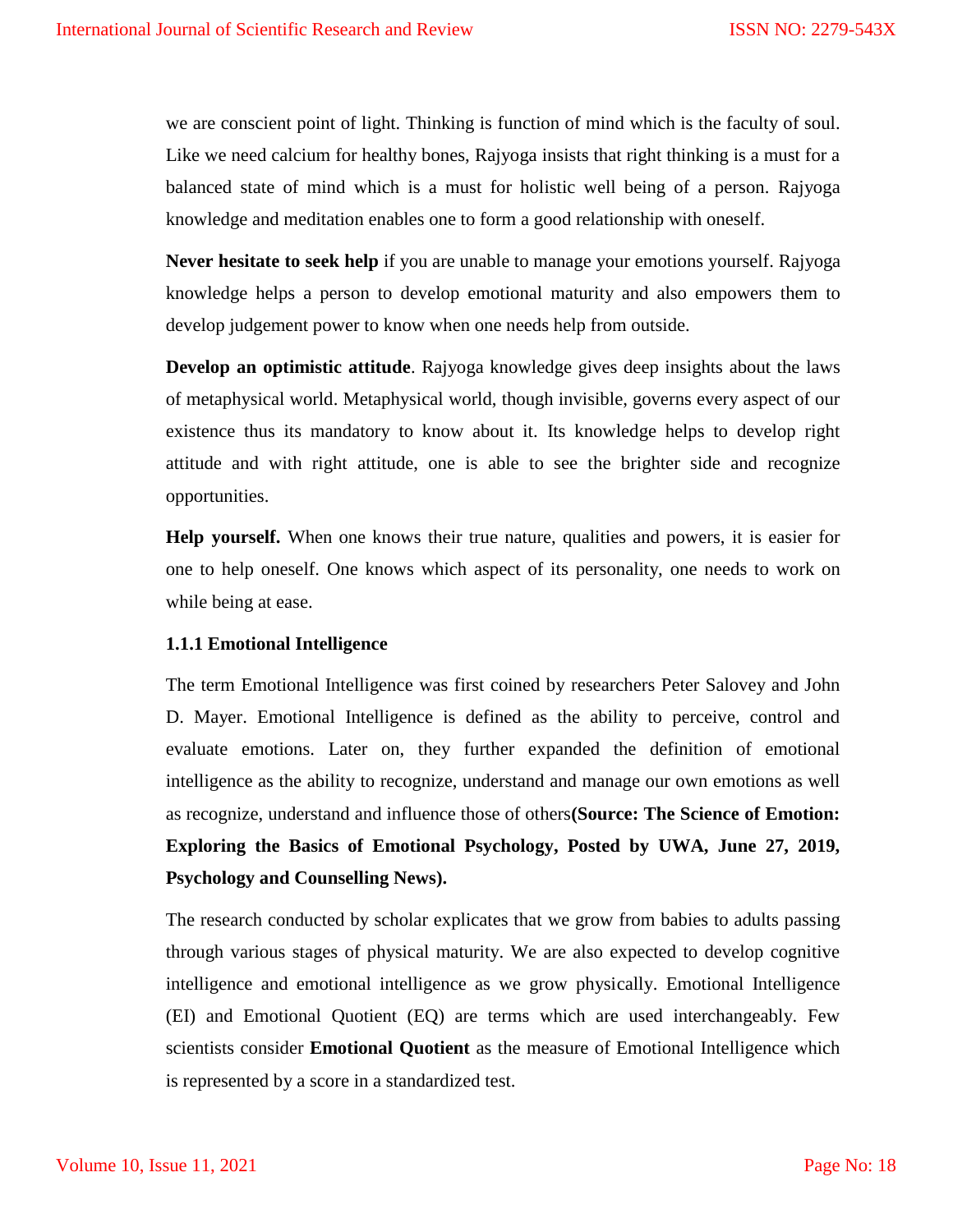# **1.1. 2 Attributes of Emotional Intelligence**

Emotions play a pivotal role in decision making. Therefore, it becomes essential to harness emotions in such a manner that they process all information that promotes a positive ambience under which best decisions are churned out in order to manifest successful results in one's life. As one tries to develop Emotional Intelligence, one starts getting focused to develop following qualities within oneself.

- **Self Sufficiency-** One is able to identify one"s own emotions by processing of possibly available emotional information.
- **Using Emotions to Facilitate Thinking-** Individual with high Emotional Intelligence develops the ability to facilitate various cognitive activities such as appropriate way of thinking and problem solving.
- **Accountability-** Acknowledgement and assumption of *responsibility* for one"s actions and experiences of results can be done by only a courageous person.
- **Integrity-** Words and deeds of emotionally mature person are consistent with what they truly believe. Others may not agree with their beliefs or behaviours but they are true to oneself.
- **Humility-** Emotions become **inner suit of armour** for an emotionally mature person. They know the test of their positive emotions is to be patient with negative ones. This enables them to be tolerant towards weaknesses and mistakes of other people.
- **Determination-** Analytical abilities and rational thinking enables emotionally intelligent person to confidently do what they judge to be right, without hesitation. They are able to recognize and appreciate good opportunities when they come their way and makes firm decision based on clarity of their knowledge.

# **1.1.3 Challenges to maintain high Emotional Intelligence**

Goleman (1995) identified five factors that affect EI. They are: self-awareness, selfregulation, motivation, empathy and social skills. He further suggests that in order to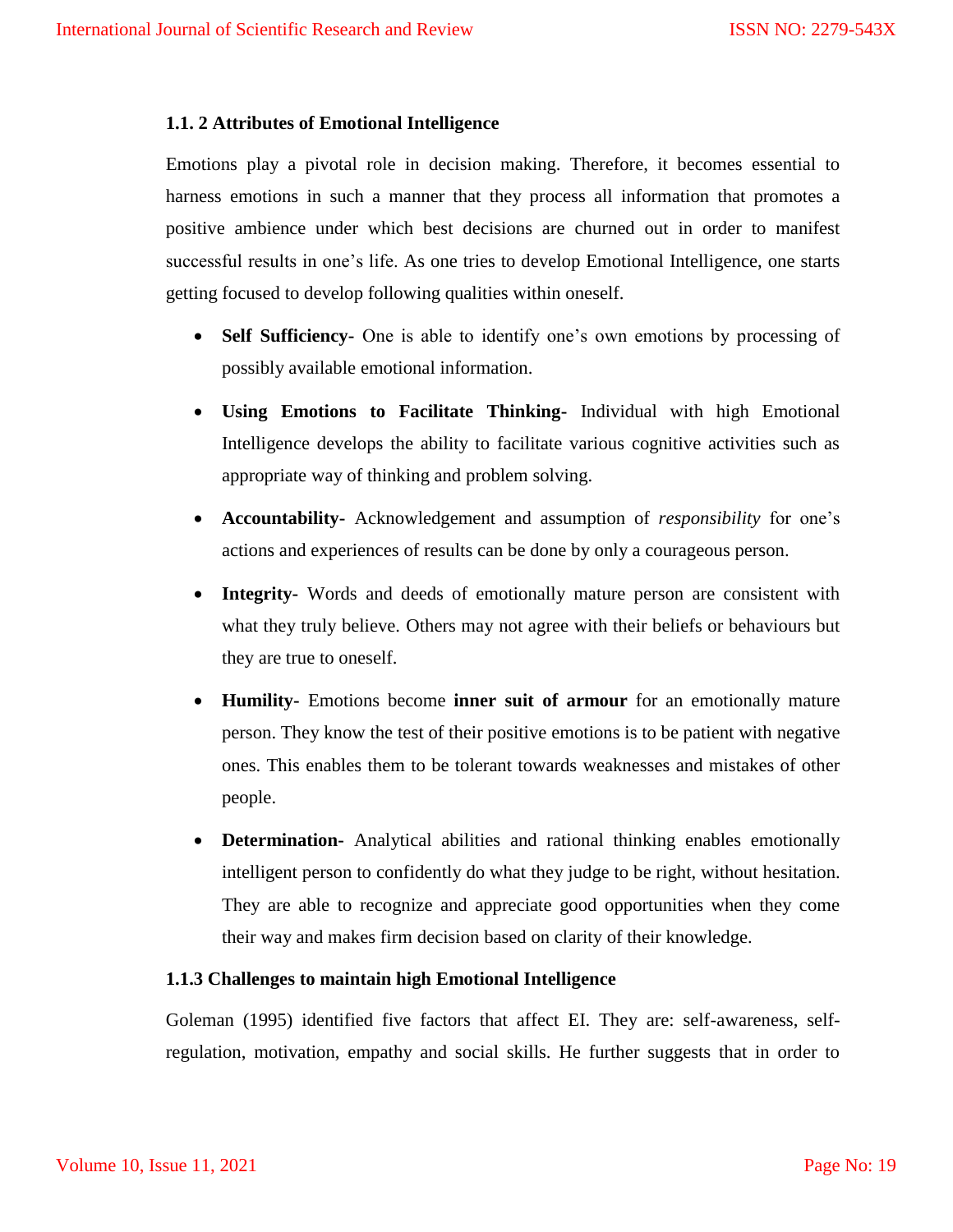retain the state of high EI, one must be aware of what they feel and be able to handle those feelings without letting them overpower the psyche or lower their EI.

While collectivist culture holds momentum to lower the EI in youth, there are several other factors taken into account during this study that project the reasons as to why people fail to maintain the levels of high EI.

- **Disturbed Childhood** Parental neglect or abuse and the dysfunctional family environment stunts normal emotional development. Children who are not given many freedoms and responsibilities often show signs of low emotional intelligence later in life.
- **History Graded Influences-** Low Emotional Maturity in youth is also profoundly affected by the forces unique to a particular historical era. Examples include epidemics, wars and periods of economic prosperity or depression.
- **Role of Media-** Influence of mass media is so much that in many instances it surpasses that of school and family. The amount of time spent watching television and the quality of the entertainment presented (focusing on sex and violence) is responsible for inciting delinquent behaviour by creating emotional upheaval.
- . **Social and Cultural Influences-** Cultural and social conditions have influential effect in shaping; inhibiting and stimulating emotions. Thus, there are various reasons, which go into creating this manipulative phenomenon of low emotional intelligence.
- **Medical Causes-** Low Emotional Intelligence can be caused by autism, Asperger's syndrome, and cognitive problems, brain damage, learning disabilities, depression and anxiety disorders.

# **1.2 Youth**

# **1.2.1 Who is Youth?**

It is a well-established fact that youth of any nation is its biggest asset. They are the building blocks of the nation and are the future of tomorrow. Statistically, the United Nations defines youth as youngsters between the ages of 15 to 24 irrespective of their gender. The youth globally makes up one-sixth of the entire population. However, the age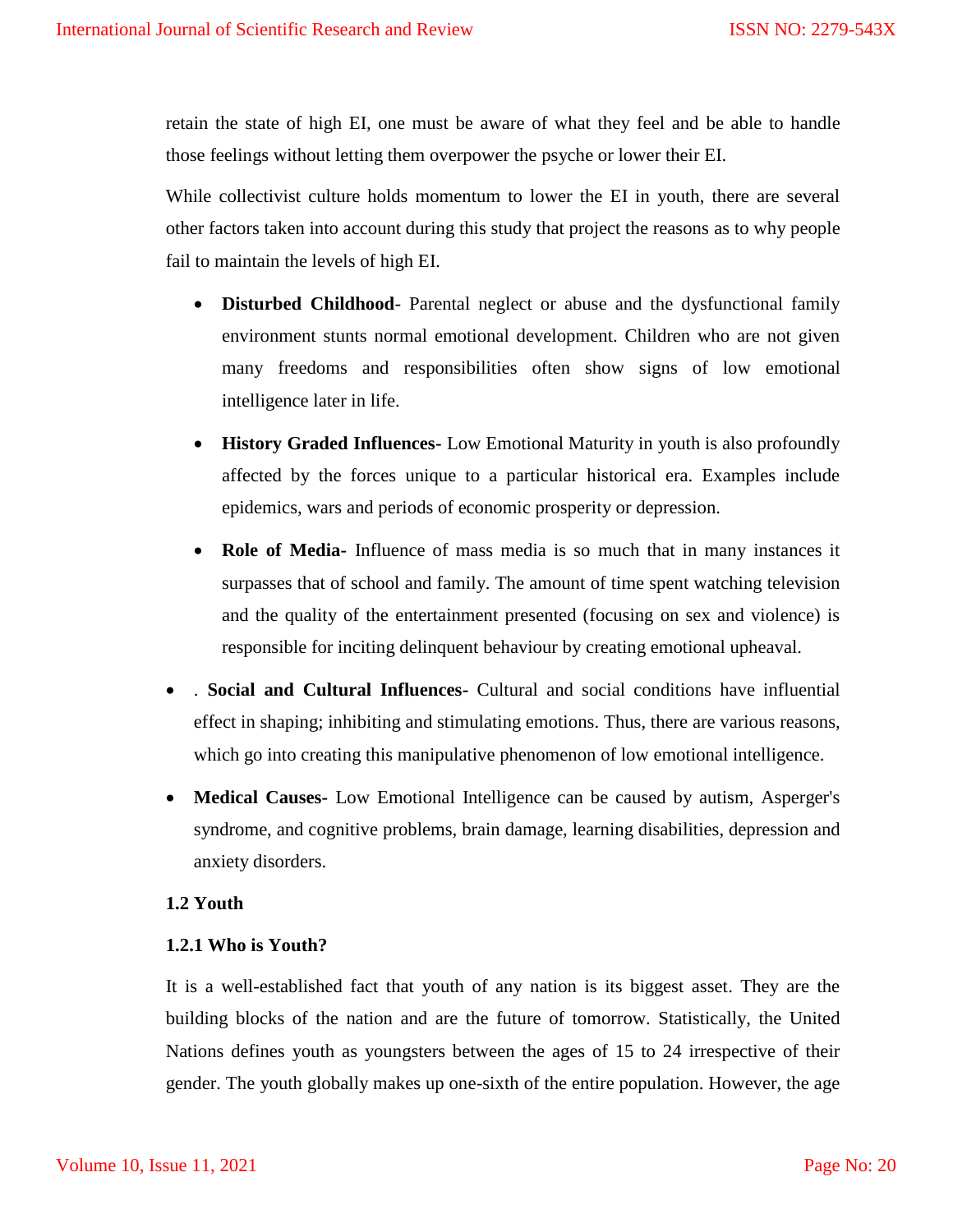group to identify youth is flexible for all countries owing to its cultural, occupational, demographic and economic reasons. In India, young people from the ages of 15-29 are considered as youth population. UNESCO believes that youth has the potential, creativity, fervour and capacity to bring an affirmative change in the world.

The youth plays a significant role in society; hence there is a crucial need to pay attention to the holistic well-being of youth. The youth is responsible for taking decisions in a way that results in personal growth as well as that of society and the world at large.

The actions of youth determine the state of a society and nation for they are responsible to cater to various aspects in lives. The major responsibility that youth bears upon their shoulders are to continue the legacy of recreating, refreshing and maintaining the current status of the society.

In order for youth to build the nation and contribute to global welfare, there are few responsibilities that the youth must inculcate within themselves, so as to remain highly driven, productive and committed to holistic well-being of self and that of the society.

- Youth must **value time** and inculcate the habit of being punctual.
- Youth must realize the importance of **discipline** in life. Discipline and a tab of their daily routine helps to stay focused and aligned.
- Youth must not be impulsive. They should gauge the consequence of their action. Hence, they must **think before taking an action**. For youth to develop patience and peace, they must engage in activities that nurture their emotional intelligence. Rajyoga mediation has proven to be an effective tool to develop high EI in youth.
- Youth must be **goal oriented**. To develop this skill amongst them, the youth must feel composed within themselves. EI plays a crucial role to channelize the energy in youth and direct it in the right direction.
- Youth must be **zealous.** To maintain vitality youth must inculcate physical activities for exercise, good diet- both for the soul and body. Good nourishment of soul through meditation and exercise ensures holistic development in shaping of youth with high EI.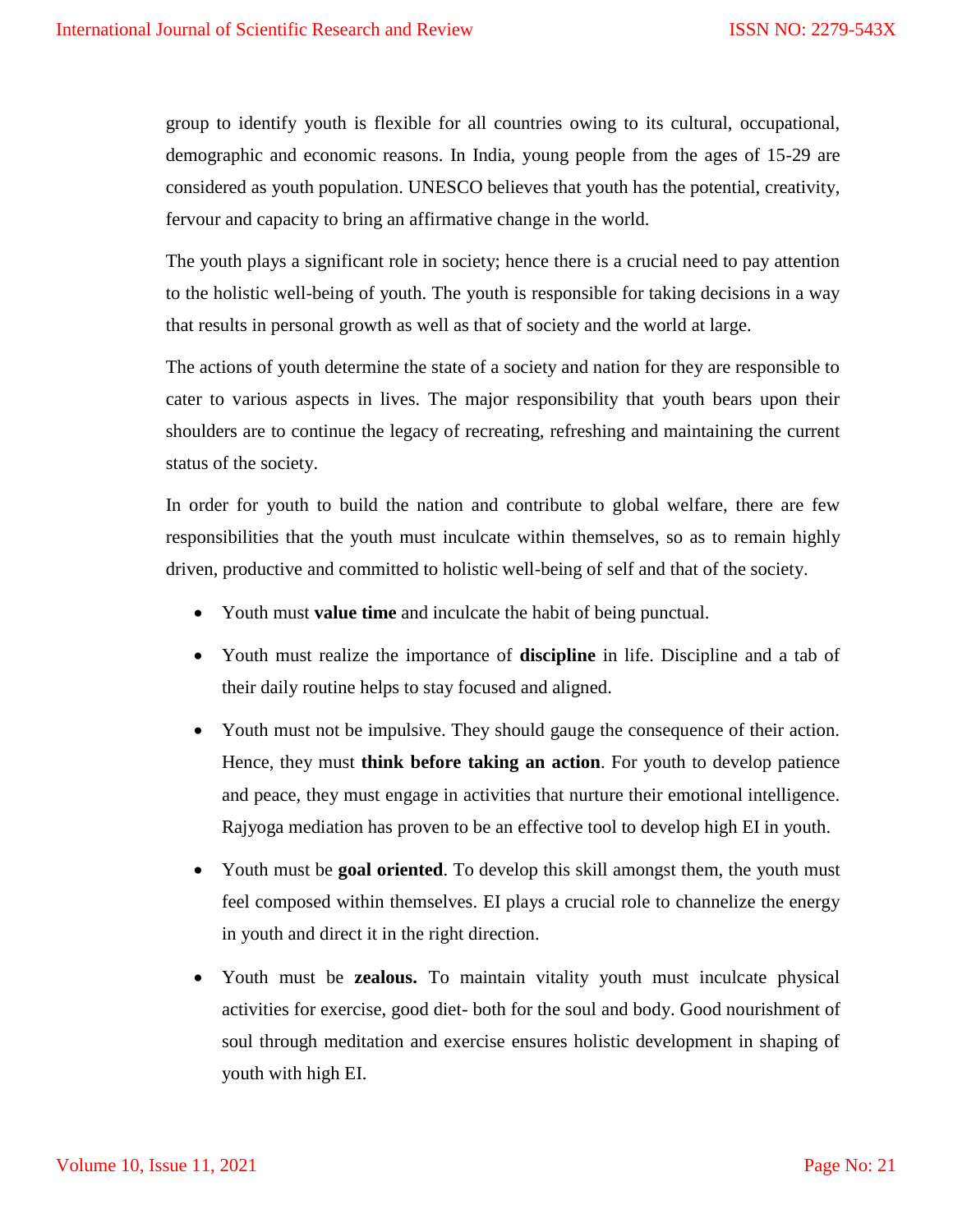#### **1.2.2 Challenges Faced by Youth**

The youth that struggles with low EI in today"s millennium is prone to a lot of struggles that often lead to self-harm tendencies and taint the growth and development of our global network. Like we discussed, youth is the force that holds potential to bring massive shift in the society, it is important to note that the youth is surrounded by a lot of distractions and if their energies are not channelized, then they can be misled and succumb to vices. The major challenges faced by youth are

**Drug/alcohol Abuse-** The major chunk of people who report of substance abuse lay within the age group of 15-24. Growing stress, competition and lack of self-worth leads youth to resort to drugs and alcohol consumption.

**Stress and Time Management-** Managing the pressure to succeed in every arena of life and finding time on hands to do it all seems to be one of the greatest challenge and concern that is faced by the youth today. Youth is expected to be successful, yet very few of them are aware of effective time stress management.

**Education Inequality-** People in different countries have different sections of communities that don"t have proper access to education. The biggest challenge is faced by women, marginal and tribal people who fail to get access to quality education.

**Political and Social Issues-** With the advent of social media, a lot sources of information are conflicting and it becomes a challenge for the youth to identify the good and the bad and be correctly informed- politically and socially.

#### **1.3 Holistic Well-being**

In order to understand the term holistic well-being, we need to understand a human being. The word "human being" contains two words: human and being. The word "being" refers to the human consciousness which has been understood by various cultures in their own way. The word "human" is derived from the Latin word "humus" which means earth. It refers to the body of five elements in which consciousness resides to enjoy its innate qualities and powers.

The World Health Organization (WHO) in 1948, defined health as a state of complete physical, mental and social wellbeing and not merely the absence of disease or infirmity.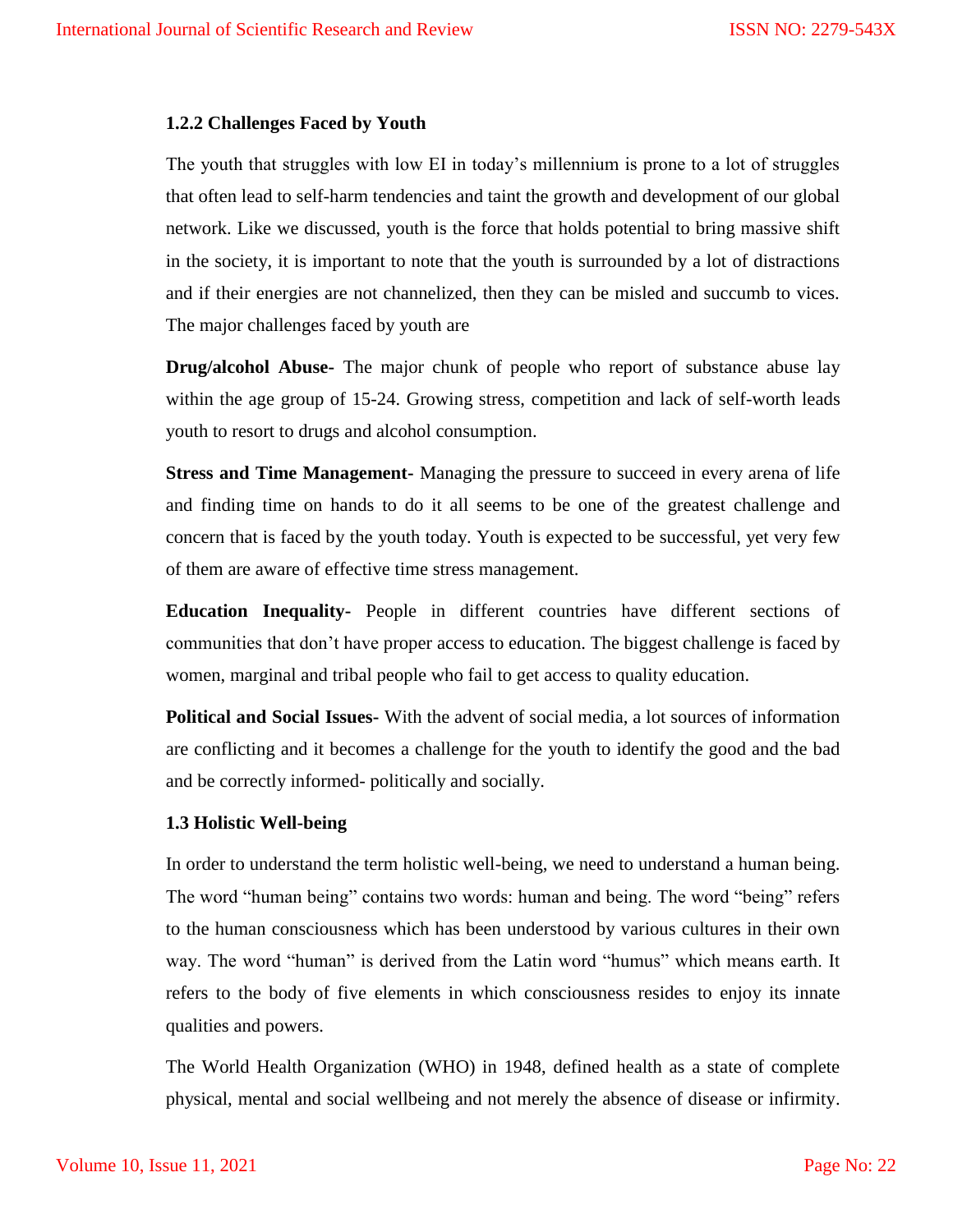WHO in 1986 brought further clarity in understanding of 'Health' and defined health as a resource, which can support a dynamic role of an individual in the society. Health should not be looked as an end in itself but it is a concept, which emphasises the significant role played by an individual because of their physical capacity and social responsibilities. So, health in humans, defines the extent of an individual's continuing physical, emotional, mental and social ability to cope with their environment. Today, the term health is identified under its seven dimensions.

# **Dimensions of Health are:**

- *Spiritual Health* The spiritual dimension recognises the functioning of cosmic laws. Spiritual discipline chosen by a person guides not just, to their personal healing of the body, mind and soul but also navigates and helps an individual in their search for true purpose of his human existence.
- *Physical Health* Physical dimension brings attention on person"s ability to carry on their daily activities with full vigour and vitality. Physical fitness brings forth the importance of diet and nutrition. Attention on physical fitness through right diet and nutrition discourages all kinds of addictions.
- *Emotional Health* Recognising need for emotional health implies paying attention to one"s thoughts and feelings.
- *Career/Occupation/ Vocation Health* Career dimension helps one to recognise and admit the essential role our choice of career plays in our life to live an enriched life. Career dimension helps one to recognise and admit the essential role our choice of career plays in our life to live an enriched life.
- *Intellectual Health* Mental activities which are creative and stimulating enough are something which intellectual dimension of health encourages.
- *Environmental Health* Environmental dimension brings personal responsibility towards the five elements of earth. It is meant for bringing awareness about the present wobbly state of earth so that one recognises their duty to practice effective habits daily, which affect our physical environment by renewing our relationships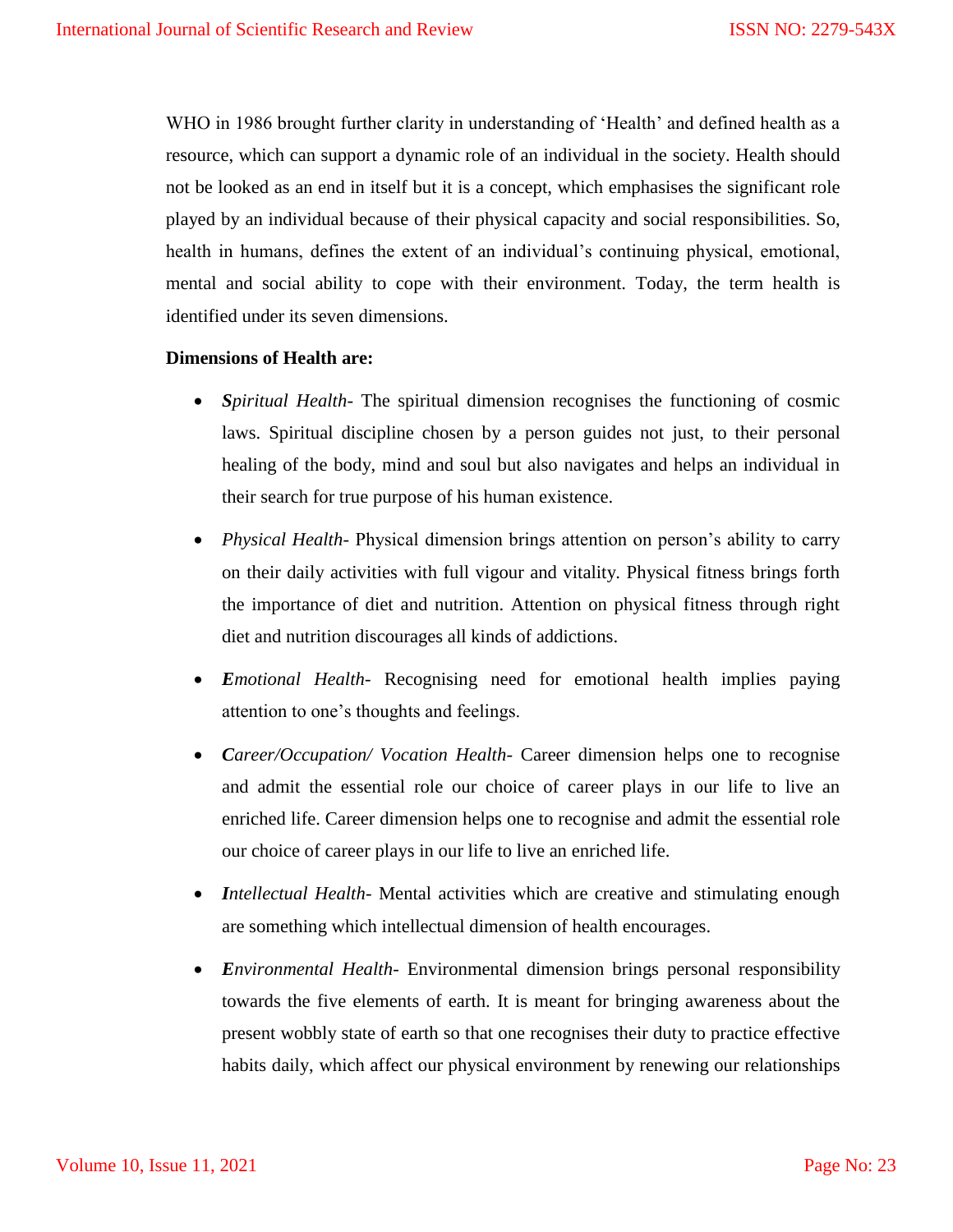with mother earth by conserving all its elements we will do a great favour for our physical, intellectual and emotional health.

• *Social Health*- Social dimension of health helps a person in realizing the value of other human beings around them and at the same time, in recognizing their worth in society.

Furthermore, when we talk about holistic well-being of our youth, it is necessary to ensure that the youth has a creative bent of mind as well as a scientific attitude to notice, understand, appraise and appreciate the beauty and genius hidden in the complexities of the structure and function of the incredible living organism that is the human body. This enables them to not only stay physically fit but also be able to cater to their spiritual, physical, emotional, occupational, intellectual, environment, social well-being and thus ensuring holistic well-being. In other words, each dimension of health is equally important but Spiritual health and Emotional health, which can be considered as two sides of the same coin form the foundation for other dimensions to develop properly and with ease. Therefore, to reiterate, we can see that EI plays a major role in the foundation of holistic well-being of an individual.

# **2. Methodology**

The process of research began with filling of survey form. Out of 257 respondents, 100 participants were selected who were youth as per the guidelines of WHO and Ministry of Statistics and Programme of India. These were segregated into two groups with 50 participants each. One was kept as control group and other one as experimental group. Experimental group was further divided into two groups of 25 participants each. First experimental group was of 15-19 years old youth. Second experimental group comprised of 20-29 years old youth. Purpose to do so was to deliver quality intervention program to the participants as per their social, cultural, educational and personal needs.

PANAS (GEN), a psychological measurement tool, was used as pre-test and post-test which helped in correlating affect and Emotional Intelligence. PANAS stands for Positive Affectivity and Negative Affectivity Scale. The PANAS (WATSON et al.,1988) consists of 10 two-item Mood scales and was developed to provide brief measures of Positive Affectivity and Negative Affectivity. It is a self- report measure of affect. Affect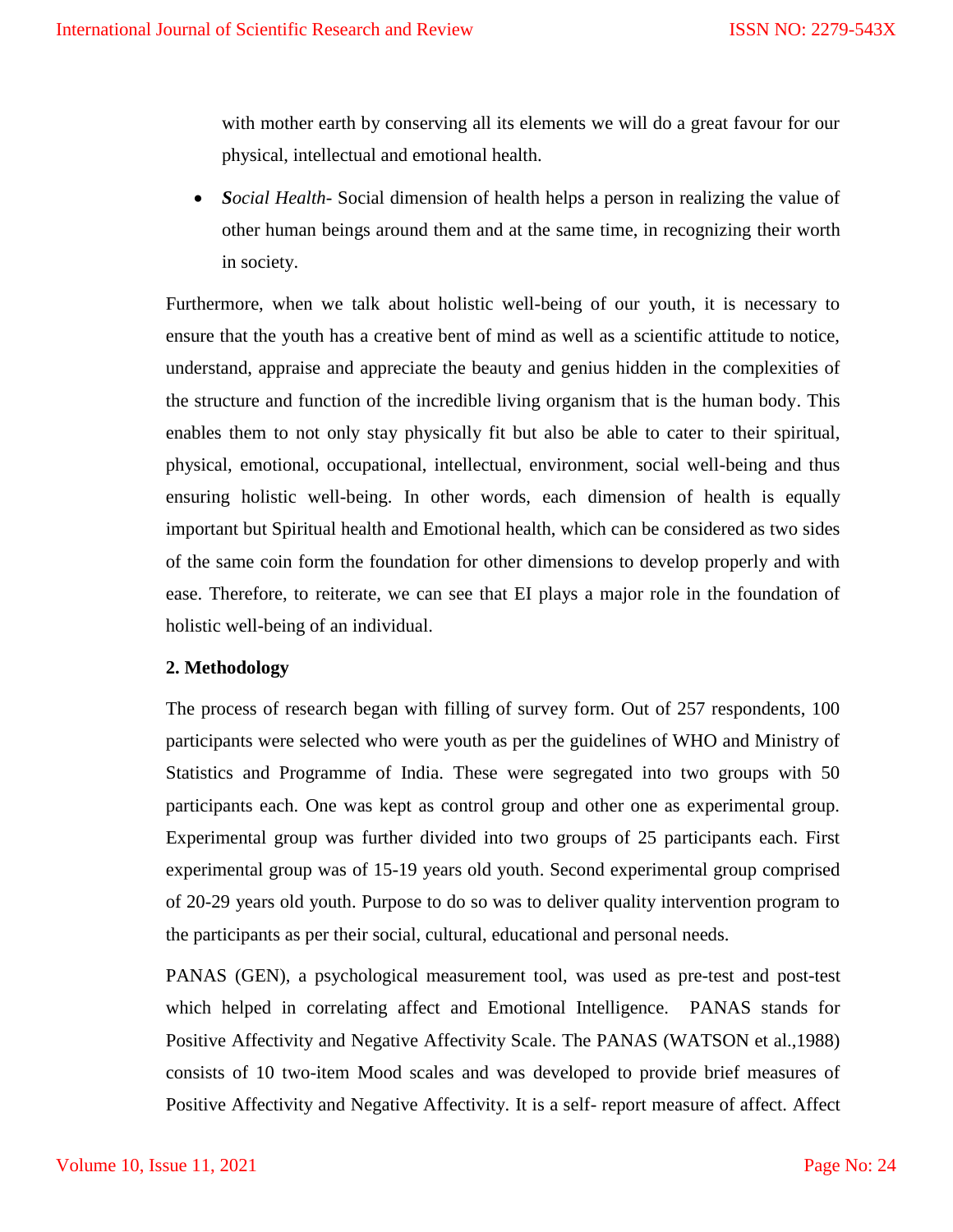is the collective term for describing feeling-states like emotions and moods. It can be both positive and negative, depending on the experience of the state and generally tends to last longer than the moods. Both positive and negative affect have an important role to play in regulating cognition, behaviour and social interactions which are indicative of our emotional health and intelligence. After PANAS pre-test, with experimental group, Rajyoga intervention was planned for forty five days. Participants were made aware of the significance of right thinking, powerful aura, sleep habits, satvik food, power of subconscious mind and other such illuminating topics. Soul consciousness, traffic control to stop, check and change low frequent thoughts and feelings, regular gratitude practice, forgiveness exercise, self- regulation activities, charging of water and food were the enriching practices during those forty five days. Continuous guidance and support was provided to the participants either on zoom platform or on phone call. Learning was reviewed and updated regularly.

The outreach program was conducted online as the participants preferred to maintain social distance because of Covid-19 challenge. The outreach program began with two introductory online sessions in which there were interactions with two groups separately and they were made aware about the program by majorly focusing on making them realize that why there is a need for them to attend it. On Zoom Platform, Rajyoga lifestyle knowledge was brought forth by sharing several visuals and videos based on scientific research. Rajyoga chapters about soul's innate qualities and powers, God's and his attributes, world drama cycle, rise and fall of Bharat, four pillars and many other aspects of Rajyoga lifestyle were shared with the participants. Various interactive activities were facilitated everyday so that participants open up to accept the existence and relevance of metaphysical world which is intangible but if explored with help of Rajyoga can transform the physical reality.

Group 1 was of teenagers from very humble background. Several youth were from dysfunctional families and were facing emotional challenges like lack of focus, enthusiasm and interest, low attention span, anxiety and guilt. Meeting with them in person helped in building a better rapport which strengthened their commitment towards the program. Group 2 was mostly of college students and young professionals who were facing challenges like anxiety, aggression, and relationship issues and thus were missing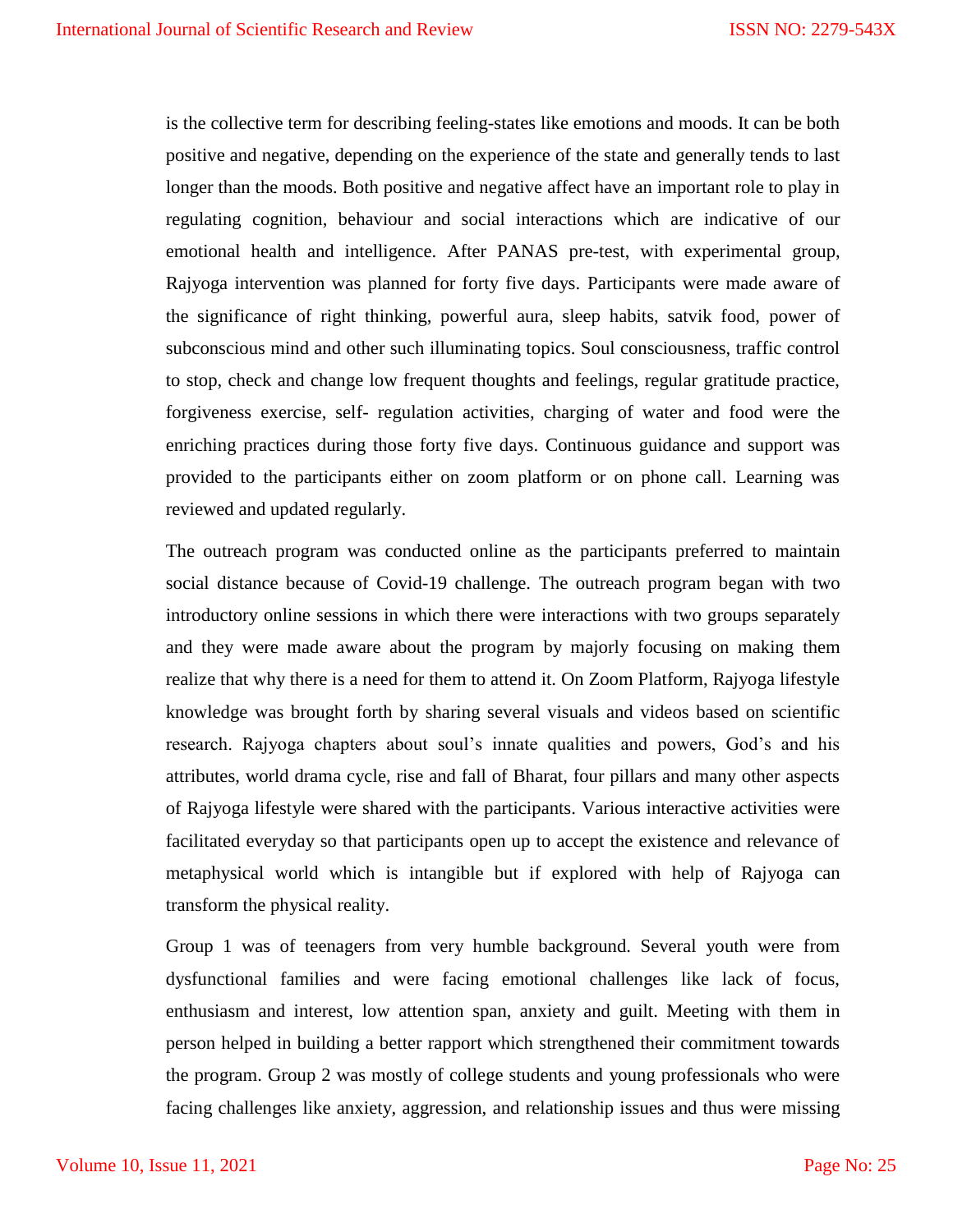work life balance. With each group, one hour intervention session was planned for six days a week followed by personal interactions on phone.

# **3. Observation and Analysis**

Here is the analysis of the data collected with the help of PANAS scale for controlled group and experimental group.

# **Control Group 1 (Age 15-19 years)**

The data analysis and graphs below present no change in the pre and post- test responses collected from the controlled group participants.

| Ordinary one-way ANOVA                          |                   |                    |                         |                |                         |       |        |
|-------------------------------------------------|-------------------|--------------------|-------------------------|----------------|-------------------------|-------|--------|
| Multiple comparisons                            |                   |                    |                         |                |                         |       |        |
|                                                 |                   |                    |                         |                |                         |       |        |
| Number of families                              |                   |                    |                         |                |                         |       |        |
| Number of comparisons per family                | 2                 |                    |                         |                |                         |       |        |
| Alpha                                           | 0.05              |                    |                         |                |                         |       |        |
|                                                 |                   |                    |                         |                |                         |       |        |
| Sídák's multiple comparisons test               | <b>Mean Diff.</b> | 95.00% CI of diff. | <b>Below threshold?</b> | <b>Summary</b> | <b>Adjusted P Value</b> |       |        |
| Ctrl-Pre-Positive vs. Ctrl-Post-Positive        | 0.5600            | $-1.329$ to 2.449  | <b>No</b>               | <b>ns</b>      | 0.7522                  | $A-B$ |        |
| Ctrl-Pre-Negative vs. Ctrl-Post-Negative 0.4400 |                   | $-1.449$ to 2.329  | <b>No</b>               | ns             | 0.8383                  | $C-D$ |        |
|                                                 |                   |                    |                         |                |                         |       |        |
| <b>Test details</b>                             | Mean 1            | Mean 2             | <b>Mean Diff.</b>       | SE of diff.    | n1                      | n2    |        |
| Ctrl-Pre-Positive vs. Ctrl-Post-Positive        | 32.60             | 32.04              | 0.5600                  | 0.8314         | 25                      | 25    | 0.6735 |
| Ctrl-Pre-Negative vs. Ctrl-Post-Negative 34.24  |                   | 33.80              | 0.4400                  | 0.8314         | 25                      | 25    | 0.5292 |
|                                                 |                   |                    |                         |                |                         |       |        |

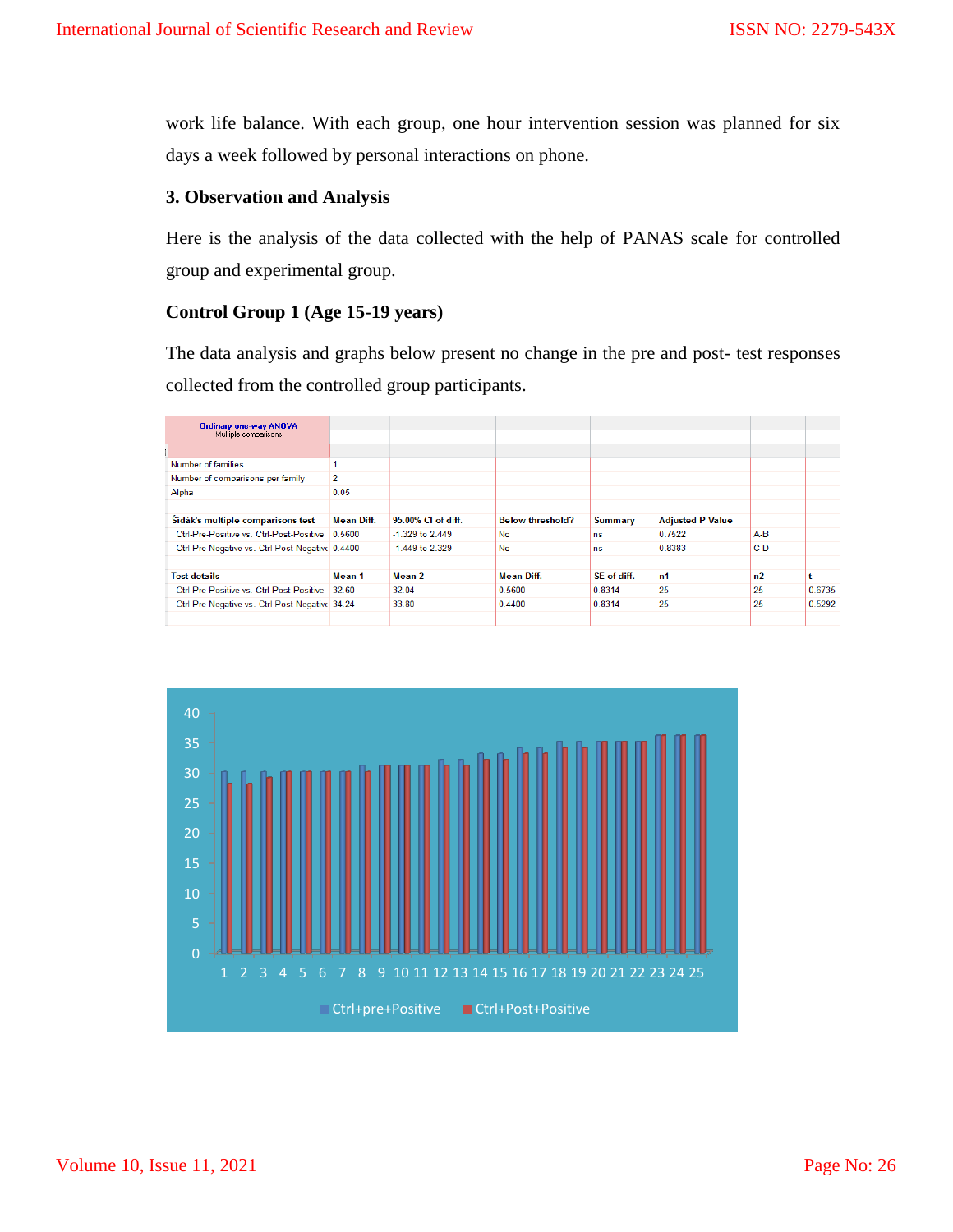

# **Experimental Group 1 (Age 15-19 Years)**

| <b>Ordinary one-way ANOVA</b><br>Multiple comparisons |                |                      |                         |             |                         |       |       |
|-------------------------------------------------------|----------------|----------------------|-------------------------|-------------|-------------------------|-------|-------|
|                                                       |                |                      |                         |             |                         |       |       |
| Number of families                                    |                |                      |                         |             |                         |       |       |
| Number of comparisons per family                      | $\overline{2}$ |                      |                         |             |                         |       |       |
| Alpha                                                 | 0.05           |                      |                         |             |                         |       |       |
|                                                       |                |                      |                         |             |                         |       |       |
| Sídák's multiple comparisons test                     | Mean Diff.     | 95.00% CI of diff.   | <b>Below threshold?</b> | Summary     | <b>Adjusted P Value</b> |       |       |
| Exp-Pre-Positive vs. Exp-Post-Positive                | $-8.880$       | $-10.14$ to $-7.624$ | <b>Yes</b>              | ****        | < 0.0001                | $A-B$ |       |
| Exp-Pre-Negative vs. Exp-Post-Negative 12.16          |                | 10.90 to 13.42       | <b>Yes</b>              | ****        | < 0.0001                | $C-D$ |       |
|                                                       |                |                      |                         |             |                         |       |       |
| <b>Test details</b>                                   | Mean 1         | Mean 2               | <b>Mean Diff.</b>       | SE of diff. | n1                      | n2    | t     |
| Exp-Pre-Positive vs. Exp-Post-Positive                | 31.24          | 40.12                | $-8.880$                | 0.5529      | 25                      | 25    | 16.06 |
| Exp-Pre-Negative vs. Exp-Post-Negative 35.12          |                | 22.96                | 12.16                   | 0.5529      | 25                      | 25    | 21.99 |
|                                                       |                |                      |                         |             |                         |       |       |

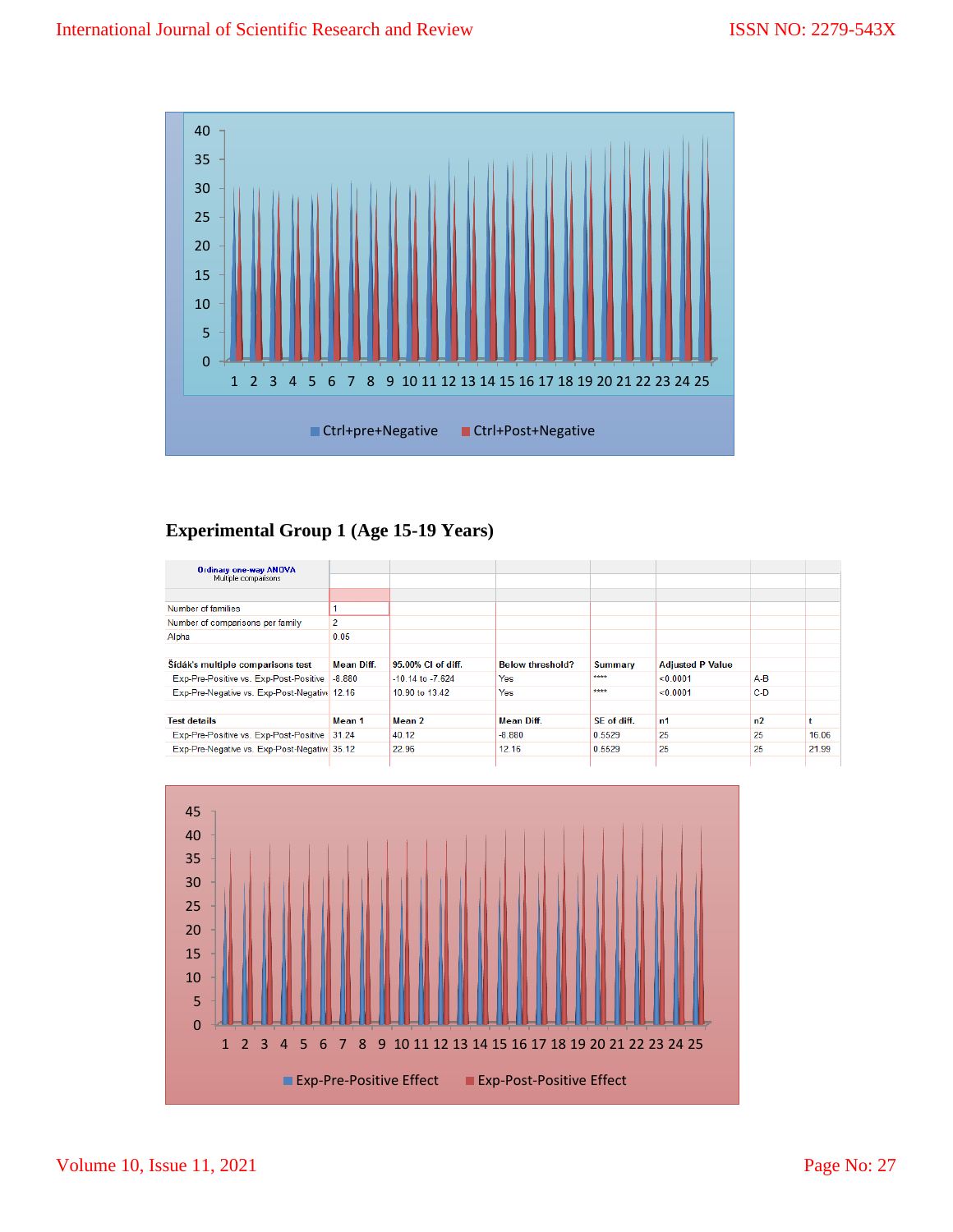

Here is experimental group data analysis of group two which clearly shows significant mean difference of 8.88 and 12.16 observed in positive and negative affectivity scores respectively. These differences of score values are of the participants who receive Rajyoga intervention in between the pre and post PANAS.

# **Control Group 2 (Age 20-29 Years)**

| Ordinary one-way ANOVA                         |            |                     |                         |             |                         |       |        |
|------------------------------------------------|------------|---------------------|-------------------------|-------------|-------------------------|-------|--------|
| Multiple comparisons                           |            |                     |                         |             |                         |       |        |
|                                                |            |                     |                         |             |                         |       |        |
| Number of families                             | 1          |                     |                         |             |                         |       |        |
| Number of comparisons per family               | 2          |                     |                         |             |                         |       |        |
| Alpha                                          | 0.05       |                     |                         |             |                         |       |        |
|                                                |            |                     |                         |             |                         |       |        |
| Šídák's multiple comparisons test              | Mean Diff. | 95.00% CI of diff.  | <b>Below threshold?</b> | Summary     | <b>Adjusted P Value</b> |       |        |
| Ctrl-Pre-Positive vs. Ctrl-Post-Positive       | 0.4000     | $-1.425$ to 2.225   | No                      | ns          | 0.8553                  | $A-B$ |        |
| Ctrl-Pre-Negative vs. Ctrl-Post-Negativi 0.000 |            | $-1.825$ to $1.825$ | No                      | ns          | >0.9999                 | $C-D$ |        |
|                                                |            |                     |                         |             |                         |       |        |
| <b>Test details</b>                            | Mean 1     | Mean 2              | Mean Diff.              | SE of diff. | n1                      | n2    | t      |
| Ctrl-Pre-Positive vs. Ctrl-Post-Positive       | 33.80      | 33.40               | 0.4000                  | 0.8032      | 25                      | 25    | 0.4980 |
| Ctrl-Pre-Negative vs. Ctrl-Post-Negativi 35.72 |            | 35.72               | 0.000                   | 0.8032      | 25                      | 25    | 0.000  |
|                                                |            |                     |                         |             |                         |       |        |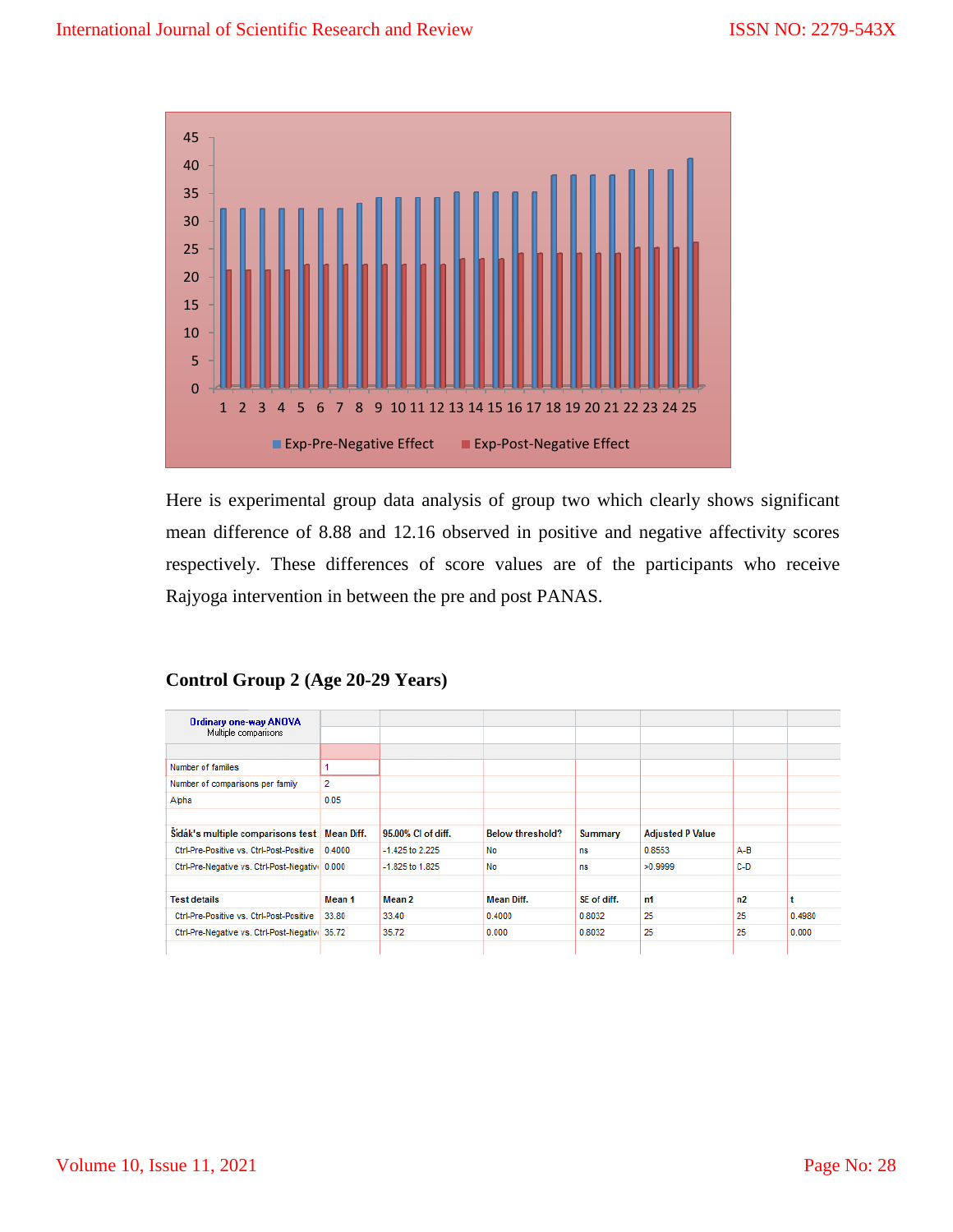

It can clearly be seen that there was no change in the pre and post responses collected from the control group to participants.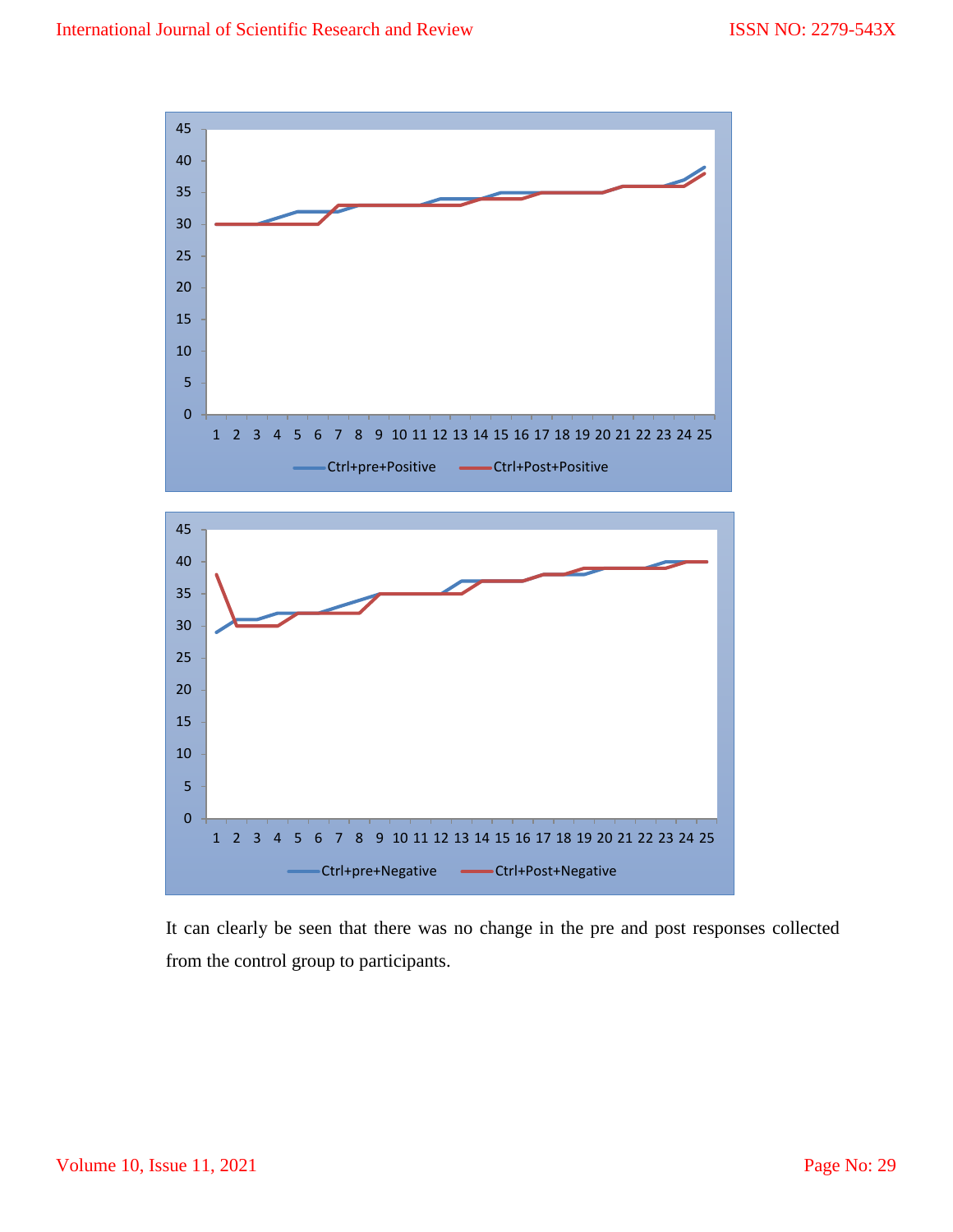# **Experimental Group 2 (Age 20-29 Years)**

| Ordinary one-way ANOVA<br>Multiple comparisons |                |                      |                         |             |                         |       |       |
|------------------------------------------------|----------------|----------------------|-------------------------|-------------|-------------------------|-------|-------|
|                                                |                |                      |                         |             |                         |       |       |
| Number of families                             |                |                      |                         |             |                         |       |       |
| Number of comparisons per family               | $\overline{2}$ |                      |                         |             |                         |       |       |
| Alpha                                          | 0.05           |                      |                         |             |                         |       |       |
|                                                |                |                      |                         |             |                         |       |       |
| Šídák's multiple comparisons test              | Mean Diff.     | 95.00% CI of diff.   | <b>Below threshold?</b> | Summary     | <b>Adjusted P Value</b> |       |       |
| Exp-Pre-Positive vs. Exp-Post-Positive         | $-8.320$       | $-9.995$ to $-6.645$ | Yes                     | $x***$      | < 0.0001                | $A-B$ |       |
| Exp-Pre-Negative vs. Exp-Post-Negative 12.36   |                | 10.69 to 14.03       | Yes                     | $x***$      | < 0.0001                | $C-D$ |       |
|                                                |                |                      |                         |             |                         |       |       |
| <b>Test details</b>                            | Mean 1         | Mean 2               | <b>Mean Diff.</b>       | SE of diff. | n1                      | n2    | t     |
| Exp-Pre-Positive vs. Exp-Post-Positive         | 34.32          | 42.64                | $-8.320$                | 0.7372      | 25                      | 25    | 11.29 |
| Exp-Pre-Negative vs. Exp-Post-Negative 32.68   |                | 20.32                | 12.36                   | 0.7372      | 25                      | 25    | 16.77 |
|                                                |                |                      |                         |             |                         |       |       |
|                                                |                |                      |                         |             |                         |       |       |



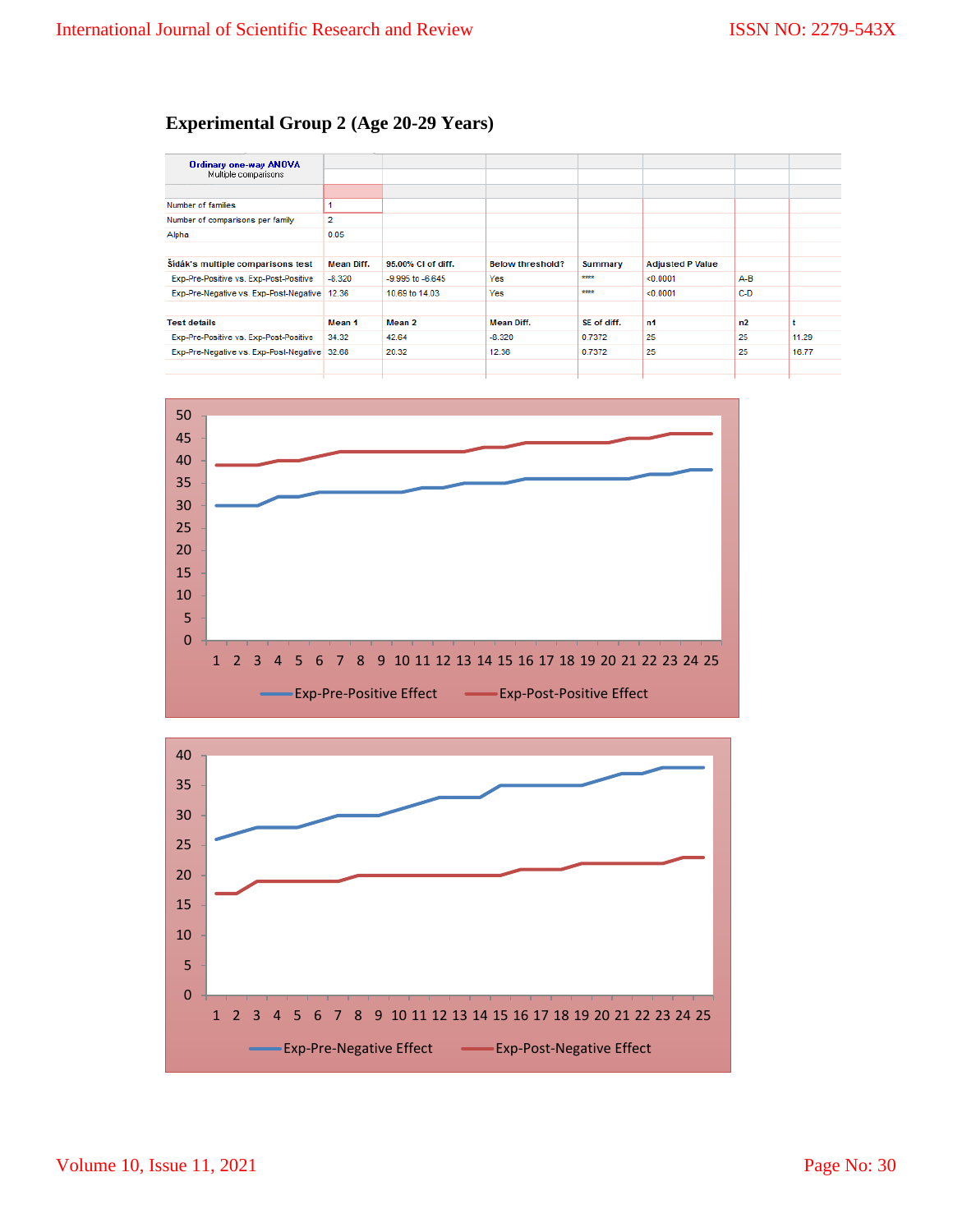A significant mean difference of 8.32 and 12.36 in positive and negative affectivity scores of the experimental group number 2 can be seen.

#### **4. Result**

It was clearly observed that there was no significant difference in the mean scores of participants pre-test and post-test in both groups 1 and 2, whereas, with experimental groups, mean difference in positive as well as negative emotions at the P value of 0.0001, was observed with both the age groups. Since data analysis clearly presents the value of P is less than 0.05 for both the experimental age group, it establishes that the experiment clearly presents the acceptance of three hypotheses which were proposed in the beginning of the research.

#### **5. Conclusion**

The result generated because of assessment and analysis of data collected with PANAS (GEN) clearly supports the relationship between EI and positive- negative affectivity in Youth as well as the relevance of Rajyoga in this relationship. The three assumed hypothesis have been accepted by the Sedak multiple comparison test. This transparently indicates that Rajyoga is very effective in enhancing Emotional Intelligence which is essential for the holistic well-being of youth.

# **6. References**

- **1.** Nishi Mishra, Arunima Gupta, Sarika Alreja, Om Prakash (2013), Effect of Rajyoga Mediation on Affective and Cognitive Functions; International Journal of Health Sciences and Research
- **2.** Anterpreet K Arora, Kawalinder K Girgila (2014), Effect of Short-term Rajyoga Mediation on Anxiety and Depression; Pakistan Journal of Physiology
- **3.** Anshuman Nayak, Shashi Kala Patel, D.A. Biswas, Manish Verma (2016), Effect of Rajyoga mediatation on Intelligence Quotient of Attention Defecit Hyperactivity Disorder; J Yoga Phys Ther
- **4.** Vansha Kriplani, Jagriti Shukla (2015), Emotional Intelligence and Mental Health Among Raja Yoga Meditation Practitioners; Indian Journal of Community Psychology